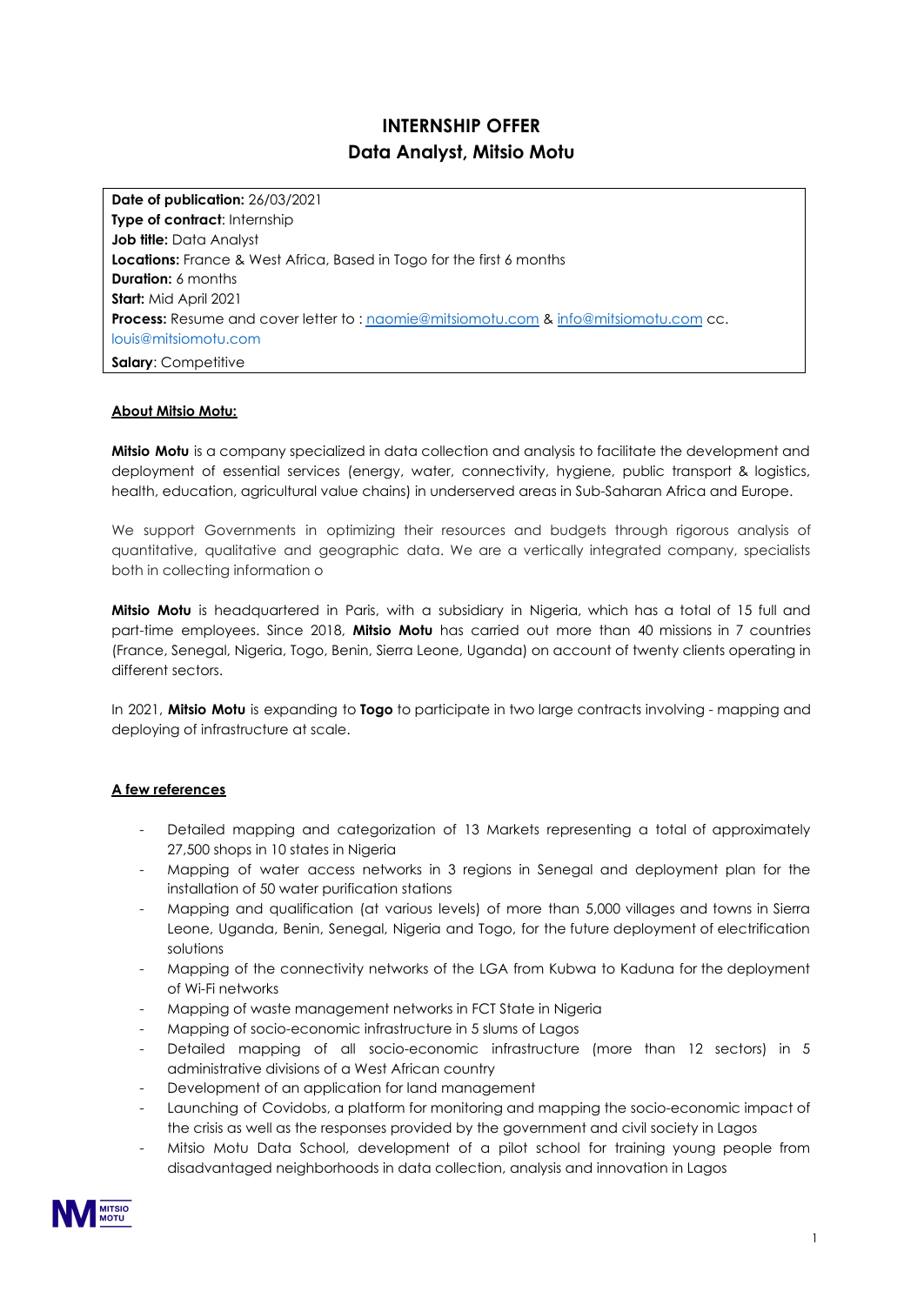## **Type of contract:**

- Full time internship
- 6 months from mid-April 2021
- Competitive salary according to profile
- International transport, housing, health insurance, field travel cost, will be covered

## **Mission:**

- Processing, aggregation and analysis of complex and multi sectoral databases (cartographic, topological, electrical, hydraulic, forestry, etc.)
- Research, test and improve innovative and dynamic methodologies and tools on data collection and analysis
- Develop complex questionnaires focused on sectors such as education, health, electricity, hygiene etc ...
- Management of data cleaning and online data collection teams
- Development and monitoring of dashboard and performance indicators
- Interaction with technical teams to set up dynamic analysis tools, and operational teams to adapt methodologies
- Writing of analysis notes
- Write notes, reports on public policies implemented or in the process of being implemented on the place of data in development projects in Africa

## **Required profile:**

- Strong analytical skills, both quantitative and qualitative, proven in previous projects
- Ability to manage teams
- Entrepreneurial spirit, autonomous and curious, inclined to propose and set up initiatives to optimize the work of the entire company
- Projection capacity to define the company's long term strategic axes
- Ability to prioritize and plan for the short, medium and long term
- Open to African cultures and societies
- Resilience and adaptation, especially in emergency situations
- Interested in the issues and challenges of data and infrastructure development in rural, peri-urban and urban areas

## **Key skills:**

- French (Fluent)
- English (C1)
- Proficiency in data analysis tools and or/languages such as Suite Office, DMS, SQL, QGIS, ArcGIS, R, Python, Stata, PowerBI, Tableau…
- Understanding of technical issues specific to some of the sectors covered is a plus
- Interested in the issues and challenges of data and infrastructure development in rural, peri-urban and urban areas
- -

## **Recruitment process:**

- 1) First contact HR phone call
- 2) Motivational and personality interview, via an online platform
- 3) Test interview
- 4) Interview with the Managing team